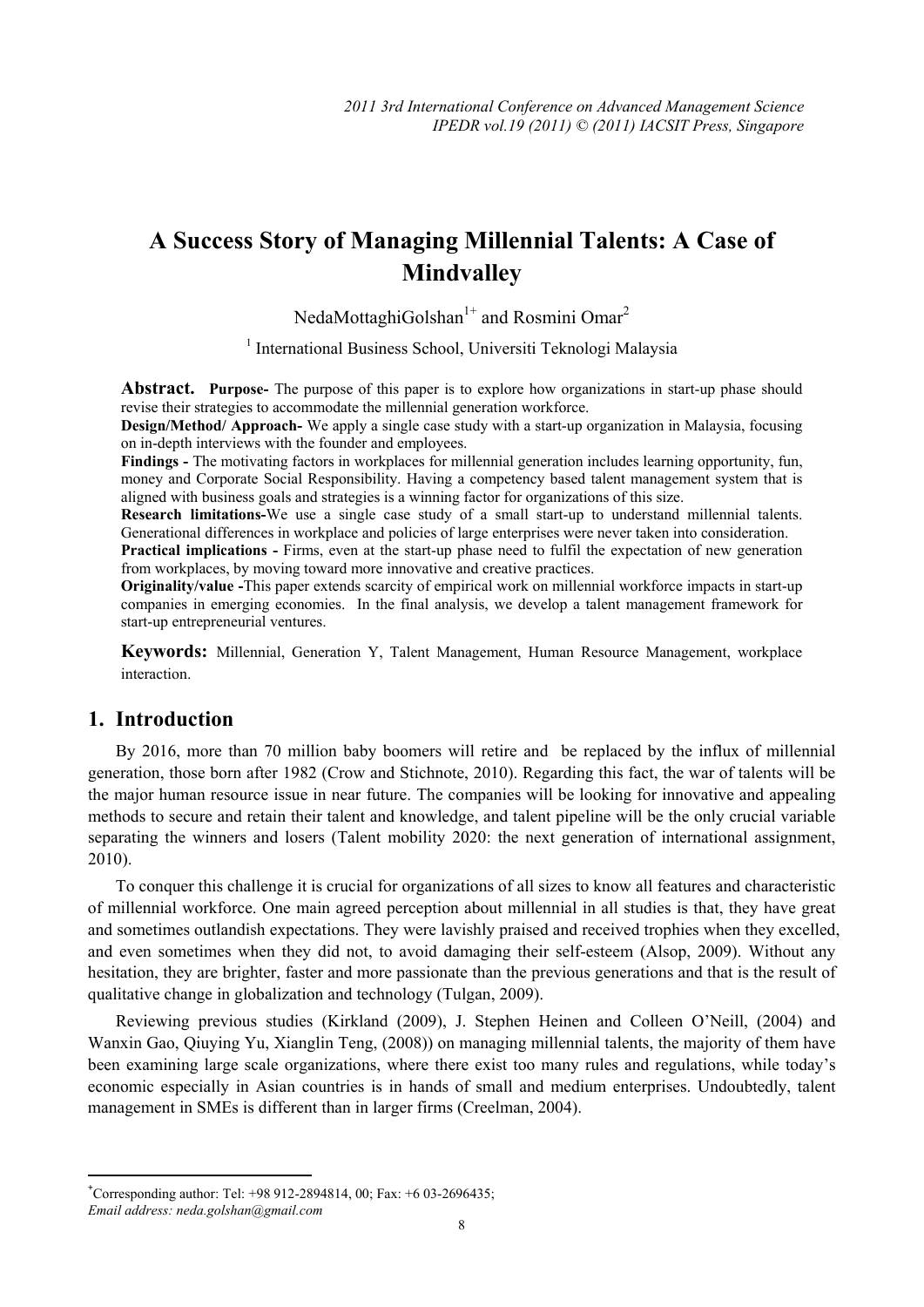For finding solutions and strategies for SMEs to accommodate the new generation of workforce, we have conducted a case study on an award winning organization in managing millennial talents. Interviews with business leaders and employees are used for getting insight on how this organization attract, deploy and retain the millennial 'A' players. Later in the findings, the gathered data from reviewing previous studies and analysis of practices in the organization of our choice is used to draw a framework, which can be used as a guideline by HR practitioners as a tool for tackling the challenges of millennial workforce.

## **1.1. SMEs in Malaysia**

Based on the data from SME Annual Report 2009/2010in Malaysia, "SMEs account for about 99% of total business establishments and contribute to 31% of the nation's Gross Domestic Product (GDP). SMEs' shares to total employment and exports of the country are 56% and 19% respectively." Given Malaysia's favourable economic essentials, there is tremendous potential in developing SMEs to become a catalyst and an important domestic source of growth in the new economy (SME Annual Report 2009/2010, 2010).

#### **1.2. Talent Management in SMEs**

Although many studies argue the role of Strategic Human Resource Management (SHRM) in large firms less have focused on the role of SHRM or Talent management in small and entrepreneurial enterprises (Mayson and Barrett, 2006). Scarce attention to SHRM in SMEs generates significant HRM problem in SMEs (Brand and Bax, 2002).

The difference of Talent management in small and large organization relies on constraints and advantages that SMEs face, such as lack of specialized talents, limited resources to spend on studying the tools for better talent management, critical role of new employees and critical role of employees' turnover. On the other hand SMEs reflects the idea that "small is beautiful". SMEs have fewer layers of management, which eases processes of driving talent mind-set throughout the organization. Feedback and ideas leap from one employee to another, enabling them to be more responsive to their employees. This reflects the sense of belonging and ownership to its employees (Creelman, 2004). Balancing both spectrums of strengths and weaknesses, SMEs are target workplaces for millennials, Not only because of less structure and bureaucracy in them, but also the feeling of "We are special" (Creelman, 2004).

## **2. Millennial: The new workforce**

**Definition:** Millennial generation also known as millennials refer to the current group of young people who are entering the workforce. They are the ones born after 1982 and have been raised by Baby boomers.MP3 players, laptops and video game players have been their toys and Internet is their essential needs such as air.

**Features:** During the millennial life span technology and globalization have undergone a qualitative change, which has brought millennials a different life experience and distinguished traits. They feel confident and special. From an early age their families focused huge amounts of time, attention and financial resources on them (Crow and Stichnote, 2010), which also have made them to be family-oriented.

Moreover having grown up with greater diversity in their neighbourhoods and schools than previous generation, millennials tend to be more open and accepting of others, regardless of gender, colour, religion or sexual orientation (Crow and Stichnote, 2010).

They value immediacy and speed more than anything else. This new generation are typical multi-taskers. Through search engines available to them and adoring parents who have made sure they have the newest stuff, they are used to have the whole world at their fingertips and tend to be the most impatient customers (Crow and Stichnote, 2010).

**Characteristics in workplace:** Millennials expect to be intellectually challenged, move rapidly through the chain of command, have a work-life balance, and receive frequent feedback. Salary is not the primary motivator for their selection of a workplace (Crow and Stichnote, 2010).They value flexible work routine, which allows them to have time for their families and personal interests (Alsop, 2009). Despite the fact that previous generations have been considered spoiled in their youth, millennial feel an unusual strong sense of entitlement (Alsop, 2009).This is different from belief of most managers that millennial want the top job on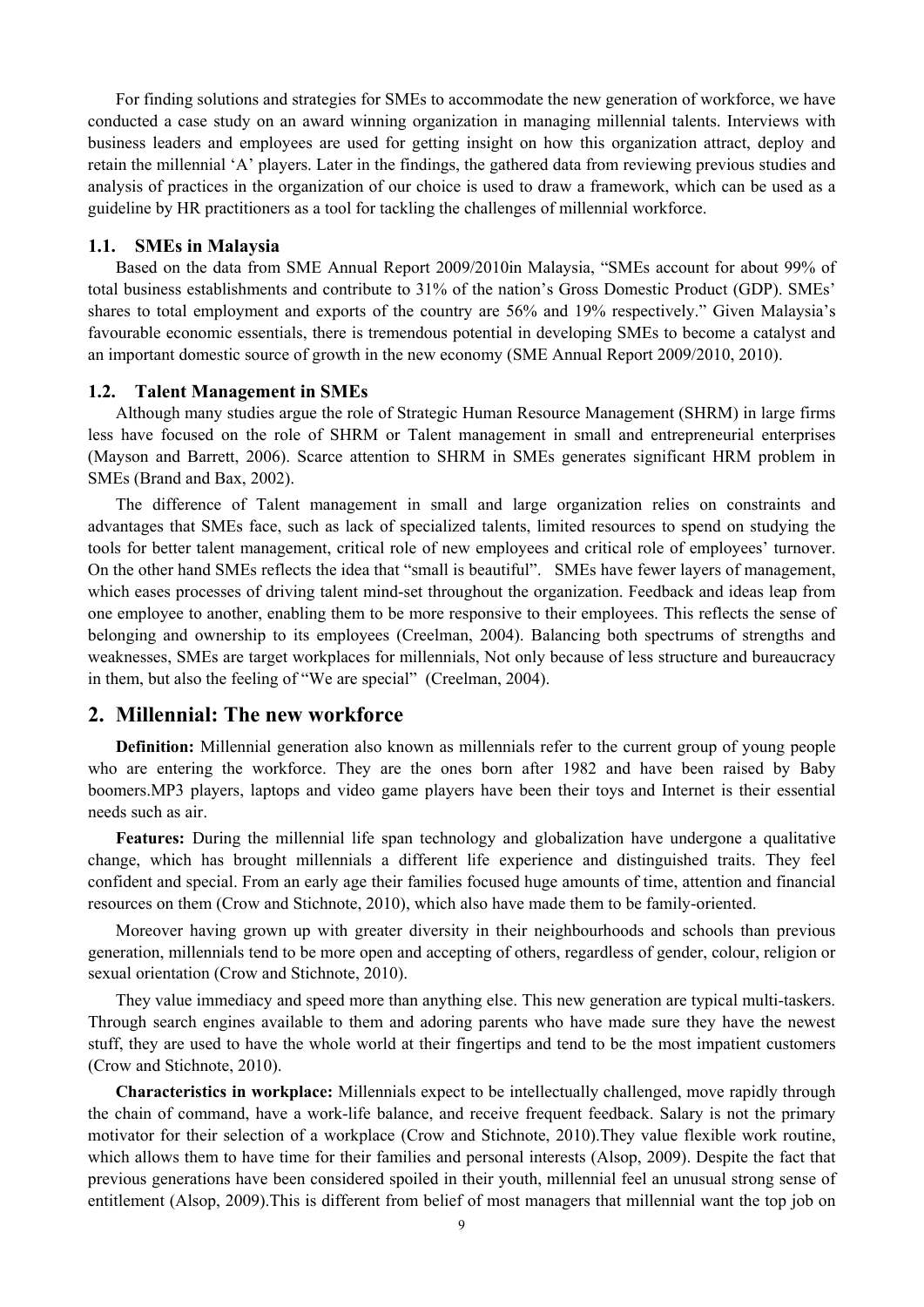day one. Tulgan (2009) in his book corrects "This young generation do not have any interest to take their time to get feeling for the place. They want to identify problems that nobody else has identified, solve problems that nobody else has solved, make existing things better and invent new things, because they want to make an impact."

Although millennials have high expectations about what their employers should provide them, companies should not expect much loyalty from them in return (Alsop, 2009).On the other hand, they are aware by retiring baby boomers they are highly needed and they can afford to be picky and have high expectations (Chen and Wang, 2003).

#### **2.1.Talent Management Practices for Managing Millennial Workforce**

Some researchers share the idea that sustained competitive advantage comes from talent management practices. Talent management is all about the way organizations attract, develop, motivate, manage, and reward their talents (Heinen and Neill, 2004). Organizations need to define new strategies and practices that sought millennial s' characteristics and expectations.

As a first step, to attract and attain millennial talents, enterprises should create a studious and inspiring atmosphere, and pay respect to the talents, specially the best of them. Together with the teamwork spirit, innovation and intimate cooperation between different levels, the organizations shall shape an atmosphere that millennial will not quit easily (Chen and Wang, 2003). Flexible working hours and places as well as a loose supervision is what these young talents need, to move toward creative work. Organizations should know that what millennial is asking for is not more power for supervision or directing other people but smooth operation of their work (Chen and Wang, 2003).

Having the talent at door step, the next step is performance management. One approach is linking core competencies to individual's skill set, and in this way focusing the growth opportunities for each individual. One example for this approach is embedding the areas of growth for each leader into each individual balance scorecard and identifying a quantifier for that person's annual performance review and in this way paving a clear road for their career development path (Kirkland, 2009).Managers should also remember to reward their talents often, big or small, as millennials are used to get trophies just for showing up, no matter if they have win or lost (Tulgan, 2009).

The third step which is counted as the most important one is training and development (Millennials at work: Perspectives from new generation, 2008).A successful career program should be based upon the staffs' full knowledge of the corporation's development design and the vacancy status of posts (Chen and Wang, 2003).

Finally, it is about retaining and succession planning. The level of turnover among new employees has risen slightly in last two decades. Not surprising; because millennials view jobs as just one piece of the whole life puzzle. For managers to retain the best of this generation they need to listen to their new employees and get to know their wants and needs to turn the reason millennials leave organizations to the reasons they will stay and work harder (Tulgan, 2009).

## **3. Method**

The current article do not tend to generalize the findings, instead it is trying to embark an in-depth understanding of how SMEs and start-up organizations can attract, deploy and retain millennial talents. For this purpose, a single case study has been chosen to identify how Mindvalley has been successful in managing millennial talents. A combination of primary and secondary data collection was used in this study. Semi-structured interviews conducted with company's key members were used as primary data collection. The secondary data was obtained from literature review.

The focus group included three employees with age range of 25 and 29, two female and one male, from both international and local employees. Their job tenures were between 9 months and 4 years. The main reason for this selection was getting insights of local and international employees, and making comparison between male and female mind-set. The reason behind selecting employees with different tenure was to study their level of experiences and expectations from Mindvalley.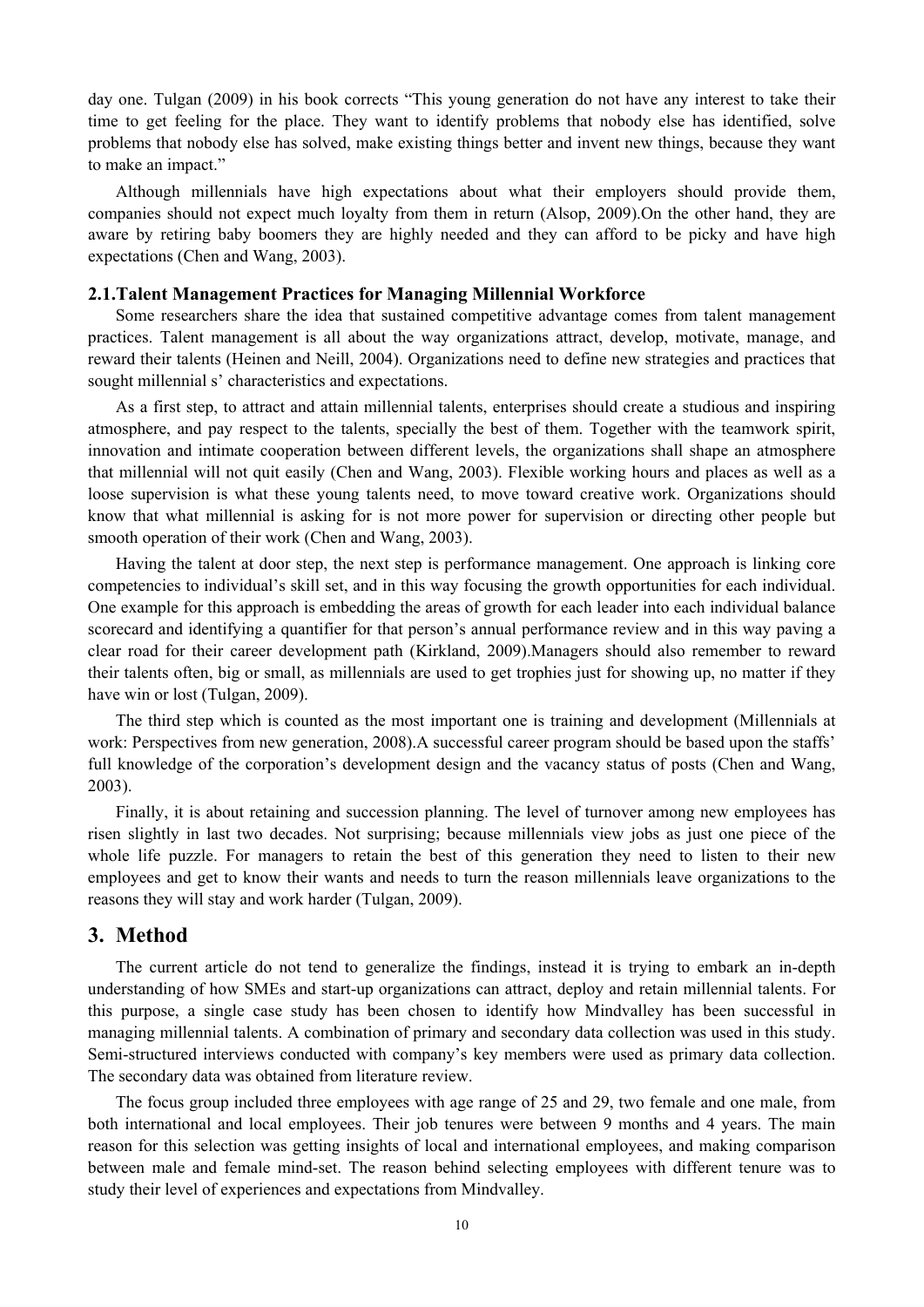# **4. Findings**

Mindvalley is an American company established in 2002 in Palo Alto, New York and was moved to Malaysia in 2004. It is a publishing company, which works with thought leaders in field of personal development and business transformation and helps them to publish their work in form of new media, such as software, websites, membership sites, movies, audio and video training and much more. As 70% of its customers are Americans, having a strong and responsive customer service team is crucial for Mindvalley and that is where talent management plays an important role in company strategies.

In the short time of its existence, Mindvalley has won many awards for creating one of the most unique work cultures that is desired by the new generation. They have started to give a new meaning to the word of "work", by creating an environment in which people play, create, learn and grow while they are paid. Mindvalley has 45 employees with average age of 26 years old. More than half of them come from countries such as US, Canada, Argentina, Poland, Russia, India, Philippines and Malaysia.

CEO views talent management as helping employees to recognize the power that is within them and helping them unleash that power. He believed in a work environment where happiness is truly the new productivity. He viewed office as a place where every employee should enjoy what he is doing and not only be satisfied with what they are doing but be happy about it. In view of senior talent manager, the other observable point in Mindvalley is the fast speed of processes. "Employees can express their thoughts and ideas directly with CEO, without any need to wait for approval from any superior." She indicated. Moreover flexible working times, informal and open environment of office are key factors for making Mindvalley's work environment attractive for millennial talents. This is synchronous to Crow and Stichnote (2010) as they found that Millennials have always lived in a networked society where they share ideas directly with the organization and hierarchy as well as pecking remained insignificant.

To find the best talents and fuel its growth, Mindvalley recruit all year around. CEO explained "For most of the smartest people, especially the ones who are just out of college and not yet started families, the number one inspiring factor in looking for jobs is not money but education. The number two factor is work environment. Basically, how fun their work is going to be. Number three is money and number four is social responsibility." These four factors coincide with Tulgan's (2009) profile of a millennial workplace. Mindvalley banked on these four factors in attracting star performers.

Mindvalley has used different practices for performance management. Mindvalley is a result-oriented company, and as mentioned by senior talent manager, "We look for intense people, who are looking for excellence and result-driven." It also ensures that every result the employees bring to the company is celebrated and rewarded accordingly. Mindvalley uses profit sharing practice, for rewarding employees. Through this system, it ties management and founder's goals for revenue with employee goals.

On the other hand, Mindvalley views training and development as a key aspect in talent management. They make sure employees have enough time for learning new things besides working. Some of the practices that they use in this regard are: "45-5 rule", which indicates each employee get 5 hour to learn something new beside 45 hours of working per week, each employee can share what he has learned with others, and sending its employees for conferences and trainings which helped them to grow personally and professionally. The senior talent manager indicated "We believe, the more you invest in your mind, your knowledge and your experiences, the richer you will be". This is how Mindvalley has been able to grow 23- 25 year old employees to managers running \$2-3 billion businesses within one year.

Currently Mindvalley has designed a competency model feedback system, which is used in performance management and also recruitment, to hire the talent which is 100% culture mix. Table 1 illustrates the current competency model.

As an innovative organization, it also uses technology in all aspects and also for talent management. The examples are using social media to attract and recruit talents as well as to manage the teams to work more efficiently.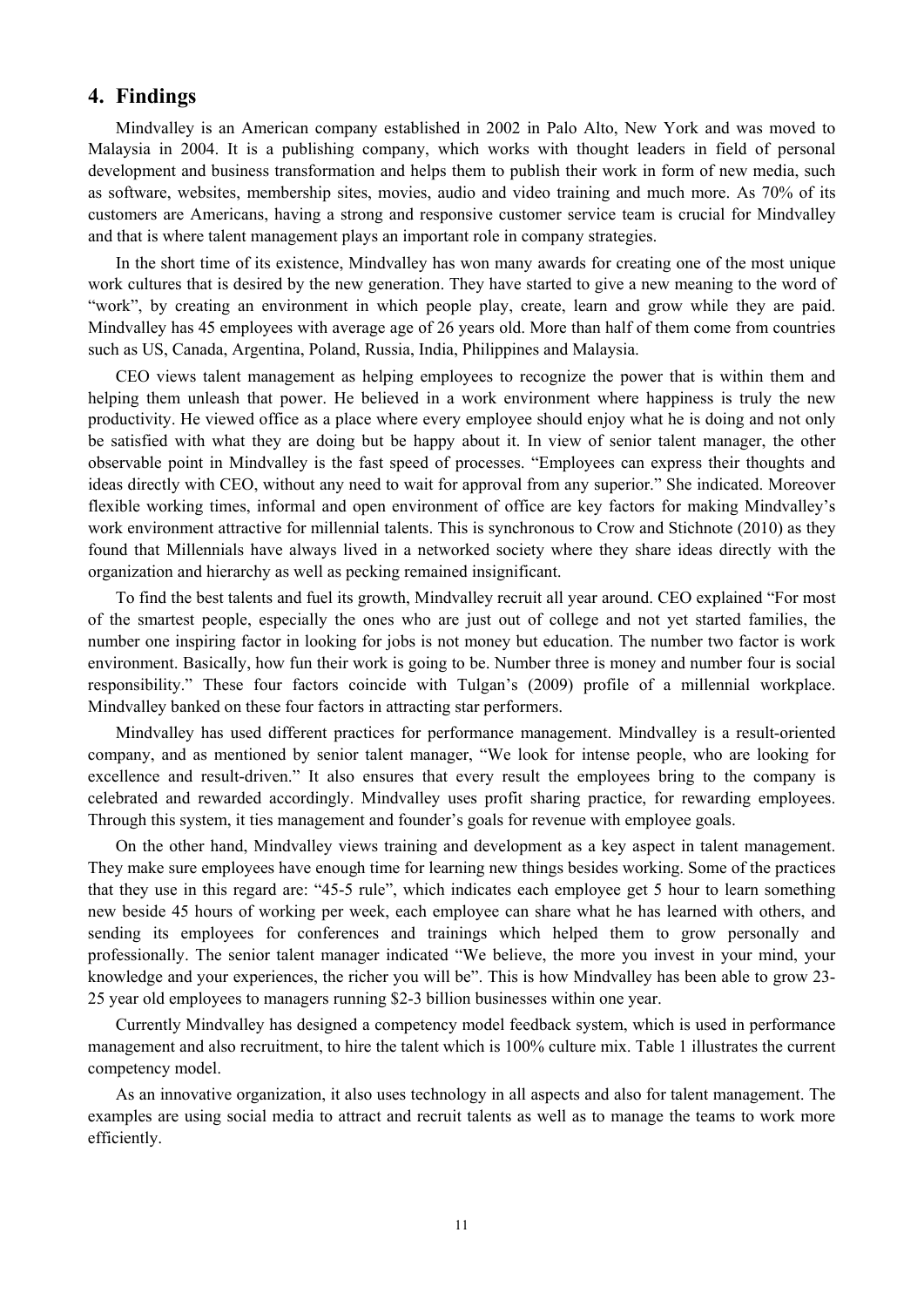| <b>Event Satisfaction</b>      | <b>Events Manager</b>          |            |  |  |
|--------------------------------|--------------------------------|------------|--|--|
| Problem Solving                | Designers<br>Programmers       |            |  |  |
| Coaching                       | <b>Business Managers</b>       |            |  |  |
| Organization                   | <b>Project Managers</b>        | <b>SEO</b> |  |  |
| Long-term Market focus         |                                |            |  |  |
| <b>Effective Communication</b> | <b>Customer Support Agents</b> |            |  |  |
| <b>Customer Focus</b>          |                                |            |  |  |
| <b>Happiness</b>               | Universal Competencies         |            |  |  |
| Growth                         |                                |            |  |  |
| Connectedness                  |                                |            |  |  |
| Impact                         |                                |            |  |  |

Table 1: Competency Table for different roles in Mindvalley

In the second part of the study, interviews were conducted with selected millennial employees. The important factors for working in Mindvalley pointed out by first employee were growth opportunity, flexibility and freedom, and the amount of responsibility. The thousands of studies on millennial talents in workplaces have all been consistent about the fact that this group of workforce are always looking for challenge and the opportunity to develop and grow themselves (Chen and Wang, 2003).

The second employee also counted the flexibility, freedom in assignments, the great team, fun and dynamic working environment as important factors. Literature (Crow and Stichnote, 2010) confirmed that millennials prefer more relaxed work environment that allows them dress casually, take naps or have video game breaks to recharge, and attend to personal matters during working hours.

The significant factors for third employee beside the previous factors, were work/life balance, money and working with a great team of experts. He also mentioned about the impact he has on society as his inspiration. "I am developing website and software that are educating people and helping them with the difficulties they have", he indicated.

Table 2 is the summary of important factors in managing millennial talents, drawn from the interviews.

|                                     | <b>CEO</b> | <b>Senior Talent</b><br>Manager | <b>Employee 1</b> | <b>Employee 2</b> | <b>Employee 3</b> |
|-------------------------------------|------------|---------------------------------|-------------------|-------------------|-------------------|
| Learning and developing opportunity |            |                                 |                   |                   |                   |
| Using latest available technology   |            |                                 |                   |                   |                   |
| Work/Life balance                   |            |                                 |                   |                   |                   |
| Fun                                 |            |                                 |                   |                   |                   |
| Money                               |            |                                 |                   |                   |                   |
| Flexibility                         |            |                                 |                   |                   |                   |
| <b>Employer Relation (freedom)</b>  |            |                                 |                   |                   |                   |
| <b>CSR</b>                          |            |                                 |                   |                   |                   |

Table 2: Talent Management practices in Mindvalley

## **5. Analysis and Discussion**

The main challenge in 20th century for organizations is to attract the best people. Because people need to realize they can achieve their potential and meet their personal aspirations within the company (Goffee and Jones, 2009). Regarding this fact, Mindvalley also tries to distinguish itself from other organizations by sending the message to talent that they are different and unique. The openness, clarity and feedback are also what differentiate it from other work places.

How organizations should manage their millennial talents? For this inquiry, we have used the data gathered from Mindvalley, as a successful case of managing millennial talents, to develop an emerging theoretical framework, which can be implemented in start-ups and SMEs.

In first step, the HR experts and managers should build a competency model which is tailored to the business value and strategies valued by the current employees and are attractive to millennials. In this process it is highly important to engage all business leaders and senior executives, as they are the essence for making the talent management system to work. The next step is utilizing a talent management system, which is based on the competency model. In figure 1 we have defined four main areas for managing talents.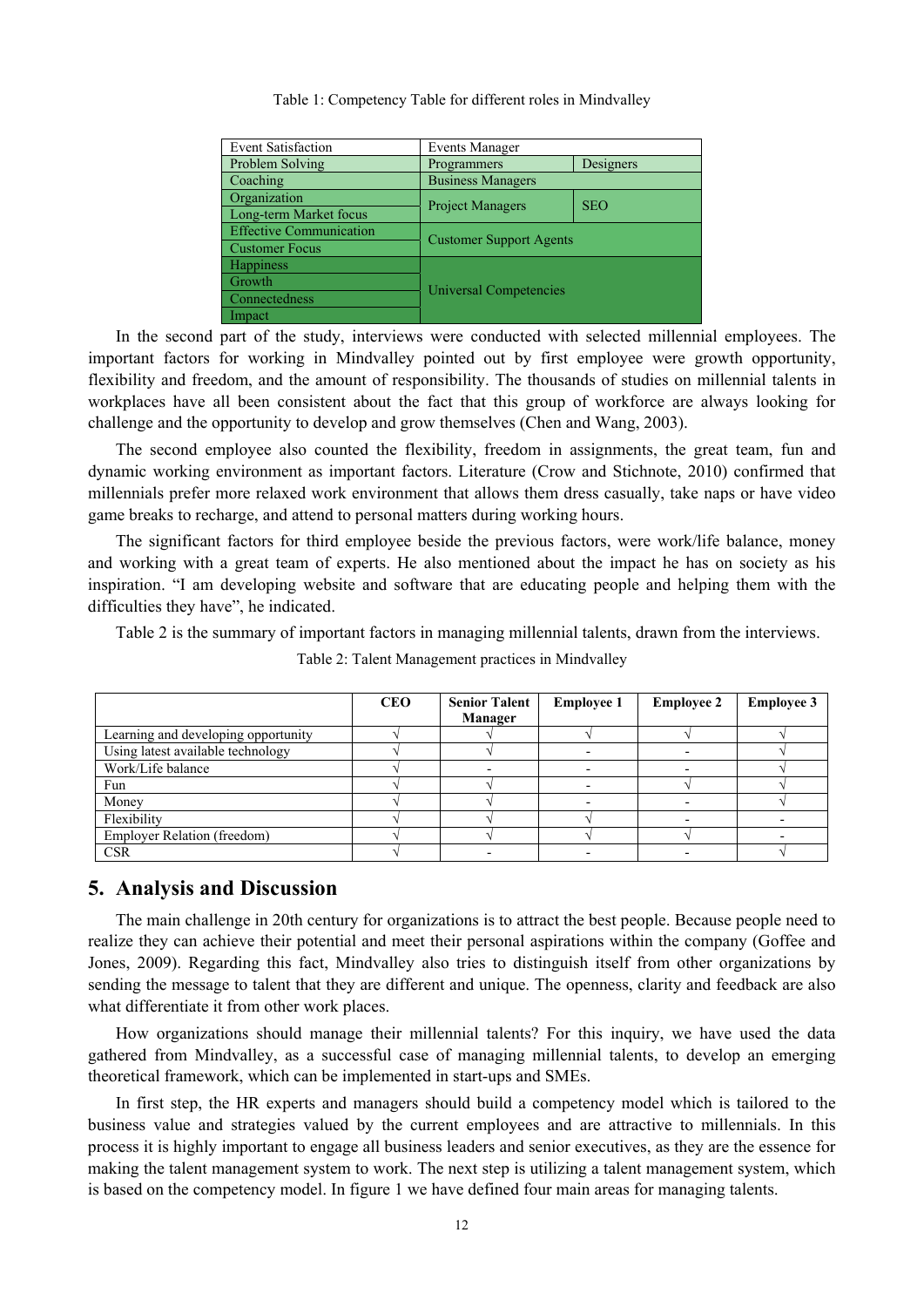

Fig. 1: Talent Management System based on Competency Model

## **5.1.Talent Acquisition**

Millennials are looking for organizations that give them the tool and support to grow their skills and expand their mind-set box. Next factor is to have a job that entertains them. It does not mean that they do not take the roles and responsibilities seriously, but putting aside those redundant rules that only belong to traditional workplaces. Millennials go over all written rules and define a new concept. Organizations should try to use this potential and give them the freedom and space to use their creativity in a productive way. The third factor is about money. Organizations should also come up with innovative reward systems that are encouraging. Profit sharing with employees is one of the most used but little risky ways that great workplaces are using currently. The last motivating factor for millennials is the value of being a socially responsible organization. They are the generation born in the world that is facing the most economical, political and environmental crisis and having high consciousness about acting socially responsible is nothing new about this generation. Through these four factors organizations are able to brand themselves within this generation. SMEs can use information systems and social media available to attract and recruit millennial talents. dtodet<br>todety<br>deety<br>and lyslehdse<br>heshed<br>we www.ordety<br>le.to

## **5.2.** Performance Management

Managers need to make sure the employees' progress and performance is measured based on the competencies and organization values. What is important for start-up phase is the result. SMEs can establish a reasonable and fair performance management system which focuses on the desired result of business and make sure the designed system appear fair to all employees rather than rational. Applying a continuous feedback system is necessary in organizations. Managers should spend time with their talents and give constant and effective feedback. Millennials will show the brilliance and talent inside them when they know that managers care about them.

#### **5.3. Training and Development**

Living in the knowledge era, the line between working and learning is becoming increasingly permeable. Organizations always need to provide challenging roles and responsibilities to their millennial talents to engage them in continuous learning. Having weekly or monthly training session and also using their